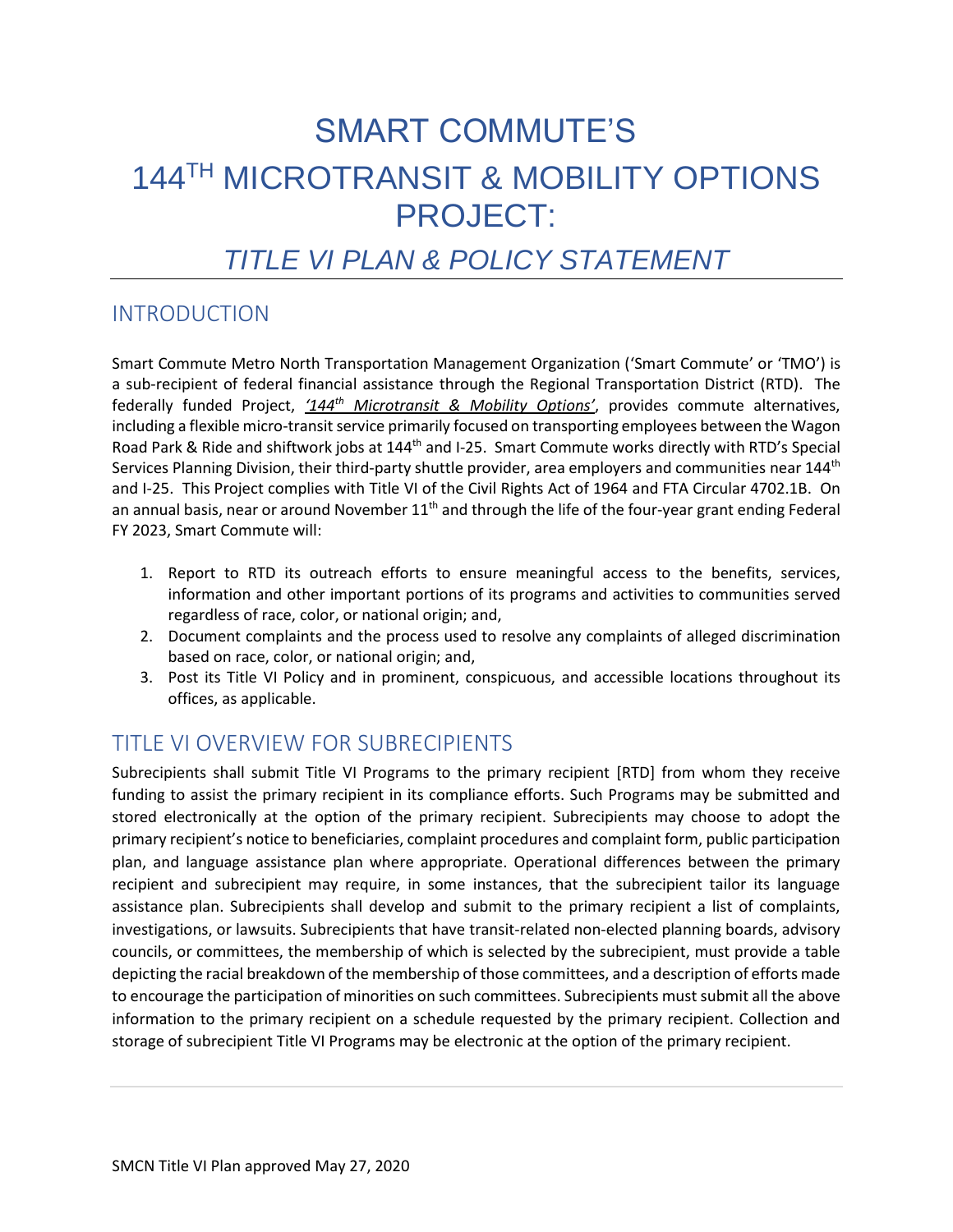### <span id="page-1-1"></span>SMART COMMUTE'S TITLE VLMATERIALS

Public Outreach & Vital Documents [Complaint Process & Form](#page-1-0) Title VI Statement [Smart](https://www.rtd-denver.com/sites/default/files/files/2020-02/2018-service-equity-analysis-january.pdf) Commute Board Members and Solicitation Process for Participation Annual Reports [FY 2020 Report](https://smartcommutemetronorth.org/wp-content/uploads/2021/09/Smart-Commute-Title-VI-Report-Nov-2019-through-Dec-2020-1.pdf) (PDF) Placeholder for FY 2021 Report Placeholder for FY 2022 Report

Placeholder for FY 2023 Report

#### <span id="page-1-0"></span>PUBLIC OUTREACH & VITAL DOCUMENTS

Smart Commute conducts a variety of public outreach including transportation fairs to area businesses and community groups; on-board bus outreach; travel training and trip planning metro-wide; website, email, phone, and text communications all conducted by a dedicated part-time employee with additional Smart Commute staff support as needed. The level of translation services including in-person interpretation and translated materials is evaluated during the planning stage for each event, program and/or activity. Vital Documents are published in Spanish and English with translation capabilities in other languages as needed/request.

Promotional Materials and Vital documents may include, but not limited to:

- Translation tool on website
- Copy of Smart Commute's Title VI Public Notice
- Title VI Complaint Procedures
- Bus schedules for services with funds through Smart Commute
- Information links to RTD's fare changes, major service changes, and RTD's construction projects, such as North Metro Rail Line, safety information, including personal, environmental (E.g., sanitizing bus practices, etc.)
- Any summaries and notices for public meetings and community regarding Smart Commute's Programs and Services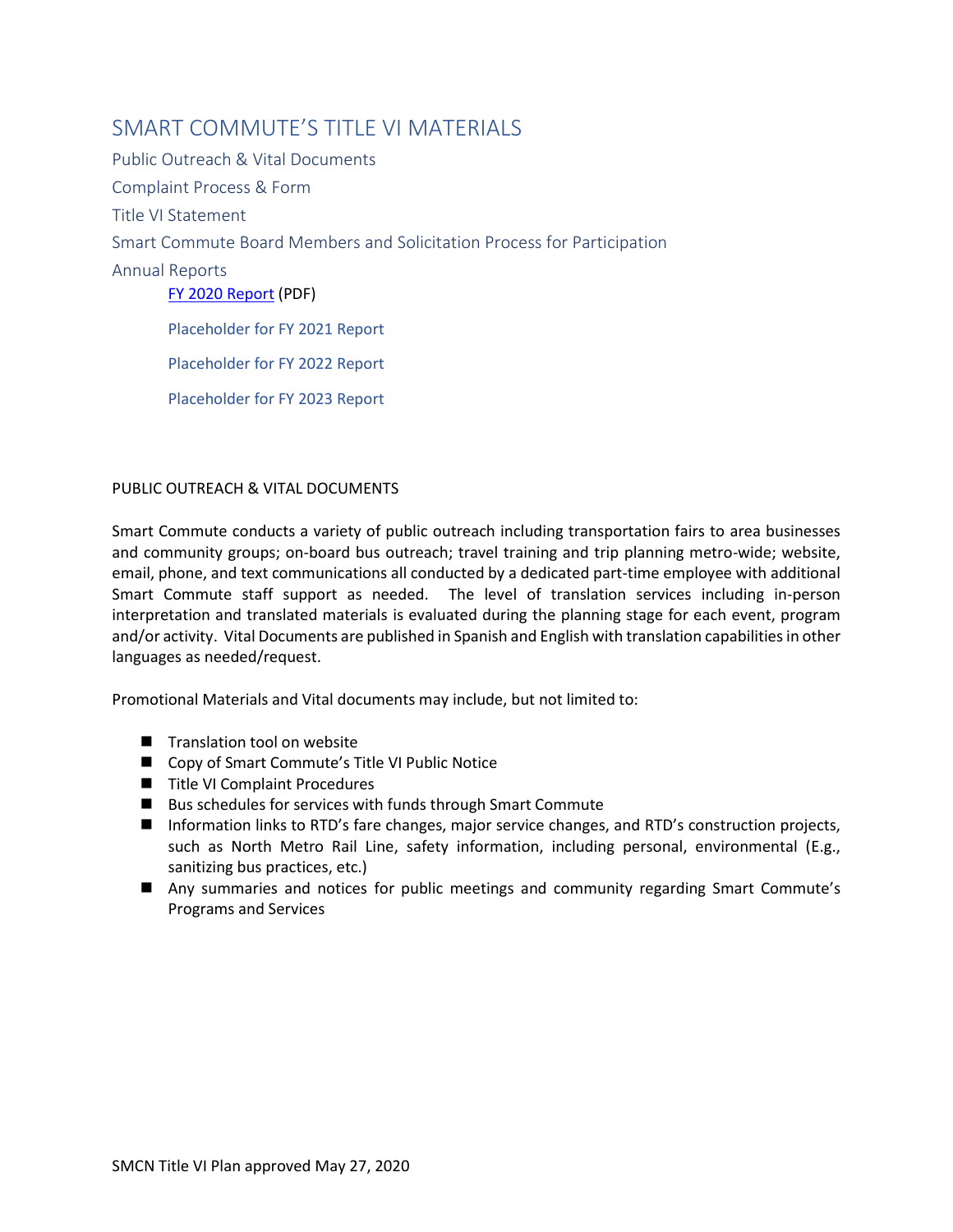#### [COMPLAINT PROCESS & FORM](#page-1-1)

As a subrecipient of federal funds under RTD, Smart Commute defers alleged Title VI complaints to the District's Title VI Program Office for evaluation.

#### Click here for a link to [RTD's Complaint process](https://www.rtd-denver.com/reports-and-policies/title-vi-policy#:~:text=Overview%20of%20Title%20VI%20RTD%27s%20Title%20VI%20Policy,VI%20of%20the%20Civil%20Rights%20Act%20of%201964.).

In support of RTD's Title VI Compliance Office handling complaints, Smart Commute will log, collect vital information, and assist in the investigation of alleged complaints of discrimination. Smart Commute's responsibility per complaint is to:

- 1. Log complaints
- 2. Gather pertinent information
- 3. Prepare Summary
- 4. Coordinate with RTD's Title VI Office

#### *Smart Commute's Complaint Form*

#### LIST OF INVESTIGATIONS, LAWSUITS, AND COMPLAINTS

| No. | Investigation/<br>Lawsuits/<br>Complaint | <b>TVI Basis</b> | <b>Receipt Date</b> | <b>Status</b> | <b>Action Taken</b> |
|-----|------------------------------------------|------------------|---------------------|---------------|---------------------|
|     |                                          |                  |                     |               |                     |
|     |                                          |                  |                     |               |                     |
| 3   |                                          |                  |                     |               |                     |
| 4   |                                          |                  |                     |               |                     |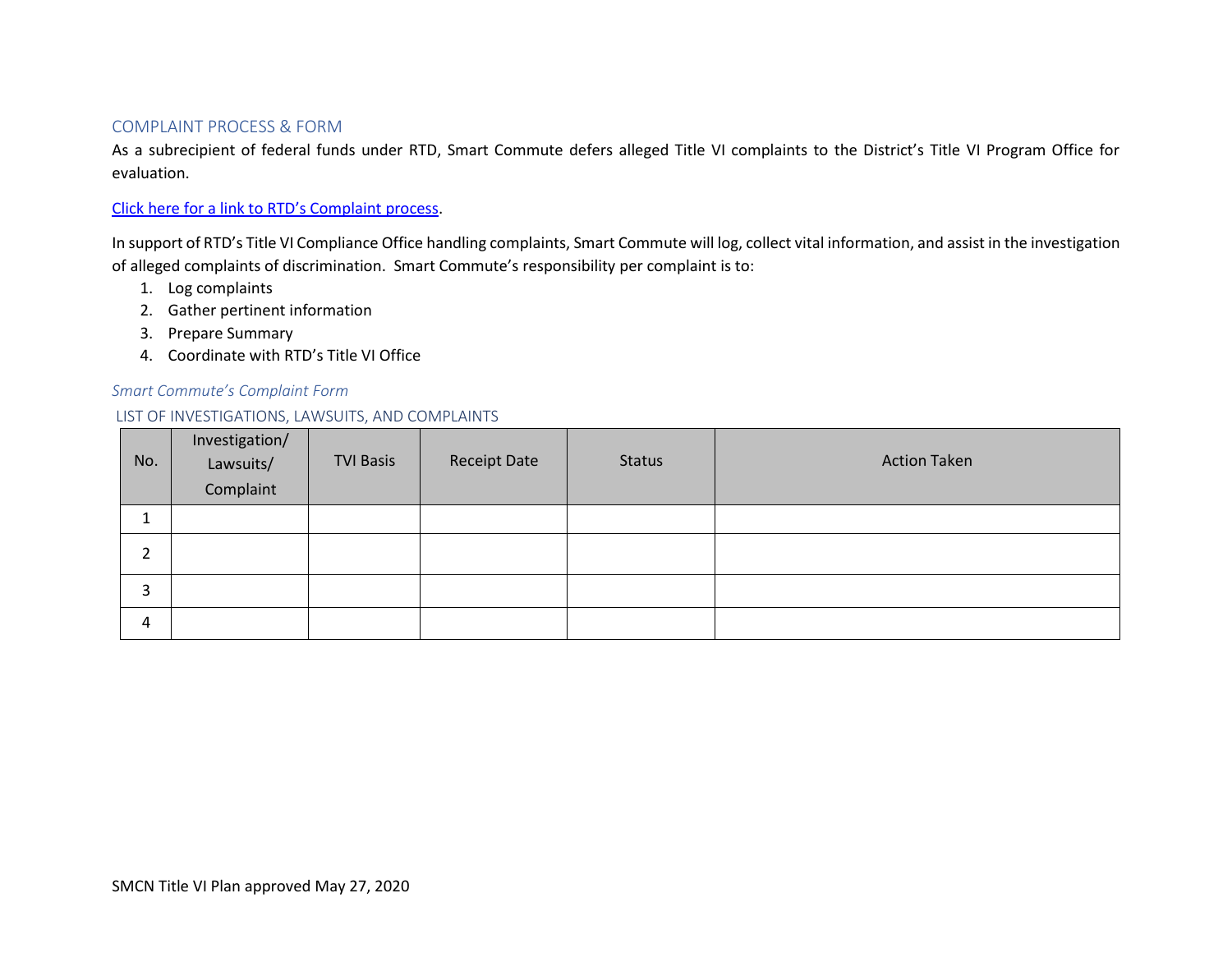#### TITLE VI POLICY STATEMENT

Smart Commute posts the below *Title VI Public Notice* on its website and in a conspicuous location within its offices. Each of these documents are available in other languages via the RTD website.

| <b>RIGHTS OF THE PUBLIC UNDER TITLE VI</b>                                                                                                                                                                                                                                                                                                                                                                                                                                    | DERECHOS DEL PÚBLICO BAJO EL TÍTULO VI                                                                                                                                                                                                                                                                                                                                                                                                                                                                           |
|-------------------------------------------------------------------------------------------------------------------------------------------------------------------------------------------------------------------------------------------------------------------------------------------------------------------------------------------------------------------------------------------------------------------------------------------------------------------------------|------------------------------------------------------------------------------------------------------------------------------------------------------------------------------------------------------------------------------------------------------------------------------------------------------------------------------------------------------------------------------------------------------------------------------------------------------------------------------------------------------------------|
| <b>Smart Commute Metro North Transportation</b><br>Management Organization (TMO) operates its<br>programs and services without regard to race, color,<br>national origin, or any other characteristic protected<br>by law including Title VI of the Civil Rights Act of 1964.<br>If you believe you have been subject to discrimination,<br>you may file a written complaint no later than 180<br>calendar days after the date of the alleged<br>discrimination with the TMO. | <b>Smart Commute Metro North Transportation</b><br><b>Management Organization (TMO) opera sus</b><br>programas y servicios sin tener en cuenta la raza, el<br>color, el origen nacional o cualquier otra<br>característica protegida por la ley, incluido el Título<br>VI de la Ley de Derechos Civiles de 1964. Si cree que<br>ha sido objeto de discriminación, puede presentar<br>una queja por escrito a más tardar 180 días<br>calendario después de la fecha de la supuesta<br>discriminación ante la TMO. |
| For more information on Title VI and the complaint<br>procedures, or if you would like information in a<br>language other than English or Spanish, contact (720)<br>263.0106.                                                                                                                                                                                                                                                                                                 | Para obtener más información sobre el Título VI y los<br>procedimientos de reclamación, o si desea<br>información en un idioma distinto del inglés o<br>español, póngase en contacto con el (720) 263.0106.                                                                                                                                                                                                                                                                                                      |
| A complainant may file a complaint directly with the<br>Federal Transit Administration by filling a complaint<br>with the Office of Civil Rights, Attention: Title VI<br>Program Coordinator, East Building, 5 <sup>th</sup> Floor-TCP 1200<br>New Jersey Ave., SE, Washington D.C. 20590                                                                                                                                                                                     | Un reclamante puede presentar una queja<br>directamente ante la Administración Federal de<br>Tránsito llenando una queja ante la Oficina de<br>Derechos Civiles, Atención: Coordinador del<br>Programa Título VI, East Building, 5th Floor-TCP 1200<br>New Jersey Ave., SE, Washington D.C. 20590                                                                                                                                                                                                                |